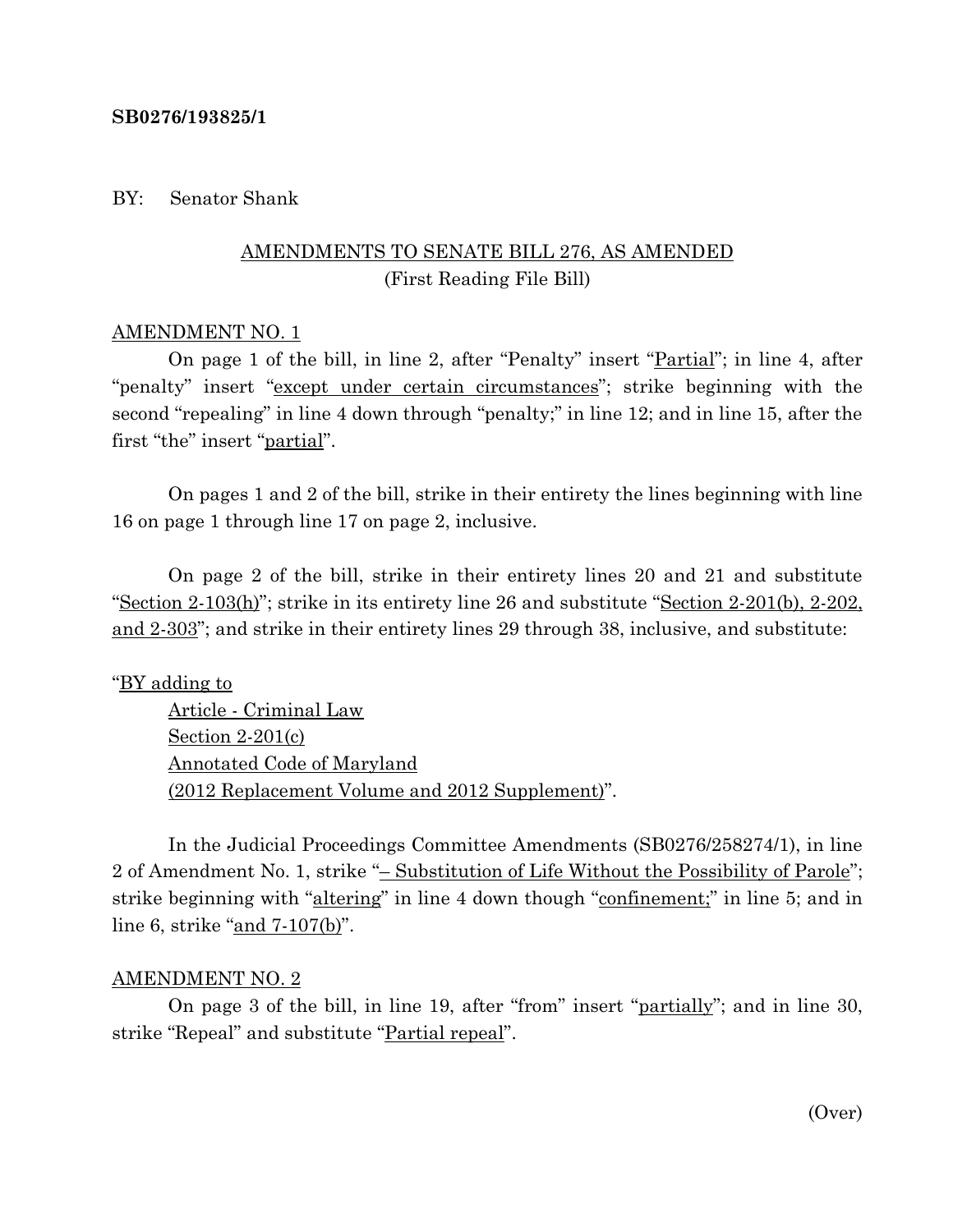### **SB0276/193825/1 SHANK Amendments to SB 276 Page 2 of 4**

On pages 3 and 4 of the bill, strike in their entirety the lines beginning with line 32 on page 3 through line 2 on page 4, inclusive.

On page 4 of the bill, in line 3, strike "3." and substitute "1."; and in the same line, strike "AND BE IT FURTHER ENACTED" and substitute "BE IT ENACTED BY THE GENERAL ASSEMBLY OF MARYLAND".

On pages 4 through 10 of the bill, strike in their entirety the lines beginning with line 5 on page 4 through line 14 on page 10, inclusive.

In the Judicial Proceedings Committee Amendments, in lines 2 and 3 of Amendment No. 2, strike "**CHANGE A SENTENCE OF DEATH INTO A SENTENCE OF LIFE WITHOUT THE POSSIBILITY OF PAROLE**".

On page 11 of the bill, in line 10, strike "A" and substitute "**SUBJECT TO SUBSECTION (C) OF THIS SECTION, A**"; after line 18, insert:

"**(C) A PERSON WHO COMMITS A MURDER IN THE FIRST DEGREE IN FURTHERANCE OF AN ESCAPE FROM, AN ATTEMPT TO ESCAPE FROM, OR AN ATTEMPT TO EVADE THE LAWFUL ARREST, CUSTODY, OR DETENTION BY A GUARD OR OFFICER OF A CORRECTIONAL FACILITY OR BY A LAW ENFORCEMENT OFFICER MAY BE SENTENCED TO DEATH IN COMPLIANCE WITH § 2-202 OF THIS SUBTITLE AND SUBTITLE 3 OF THIS TITLE.**";

in line 19, strike the bracket; in line 20, after "degree" insert "**UNDER § 2-201(C) OF THIS SUBTITLE**"; strike beginning with the colon in line 23 down through "(i)" in line 24; in line 24, strike "and"; strike in their entirety lines 25 and 26; and strike beginning with "with" in line 27 down through "title," in line 28.

On page 12 of the bill, in line 1, strike "with respect to  $\S$  2-303(g)(1)(i) of this title,".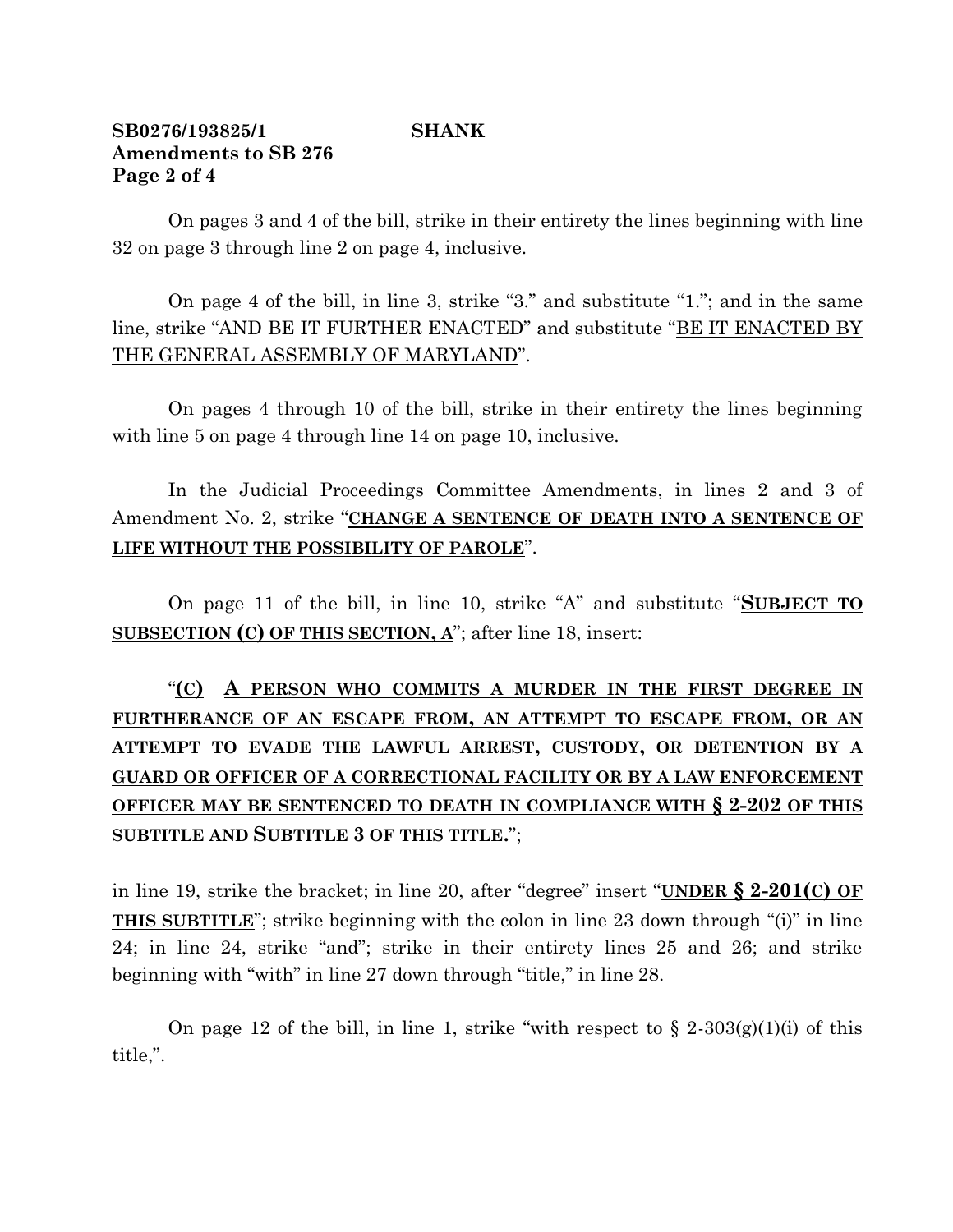### **SB0276/193825/1 SHANK Amendments to SB 276 Page 3 of 4**

On page 13 of the bill, in lines 4 and 14, in each instance, strike the bracket; and strike in their entirety lines 5 through 13, inclusive.

On page 15 of the bill, strike in their entirety lines 10 through 13, inclusive; and in lines 14, 17, and 19, strike "(iii)", "(iv)", and "(v)", respectively, and substitute " $(\mathbf{II})$ ", "**(III)**", and "**(IV)**", respectively.

On pages 16 and 17 of the bill, strike in their entirety the lines beginning with line 17 on page 16 through line 5 on page 17, inclusive.

On page 16 of the bill, strike beginning with "any" in line 6 down through "exists" in line 7 and substitute "**A DETERMINATION HAS BEEN MADE**"; in line 7, strike the colon and substitute "**THAT**"; strike in their entirety lines 8 through 11; in line 12, strike "(iii)"; and in line 16, strike the semicolon and substitute a period.

On page 17 of the bill, in line 6, strike "one or more of"; and in line 7, strike "circumstances exist" and substitute "**CIRCUMSTANCE EXISTS**".

On page 18 of the bill, strike beginning with "one" in line 1 down through "circumstances" in line 2 and substitute "**THE CIRCUMSTANCE**"; in lines 30, 31, and 32, in each instance, strike "circumstances" and substitute "**CIRCUMSTANCE**"; and in line 31, strike "outweigh" and substitute "**OUTWEIGHS**".

On page 19 of the bill, in lines 1 and 12, in each instance, strike "outweigh" and substitute "**OUTWEIGHS**"; in lines 3 and 15, in each instance, strike "do" and substitute "**DOES**"; in line 9, strike "each" and substitute "**THE**"; in line 11, strike "any" and substitute "**THE**"; and in lines 11 and 14, in each instance, strike "circumstances" and substitute "**CIRCUMSTANCE**".

On page 20 of the bill, in line 14, strike the bracket.